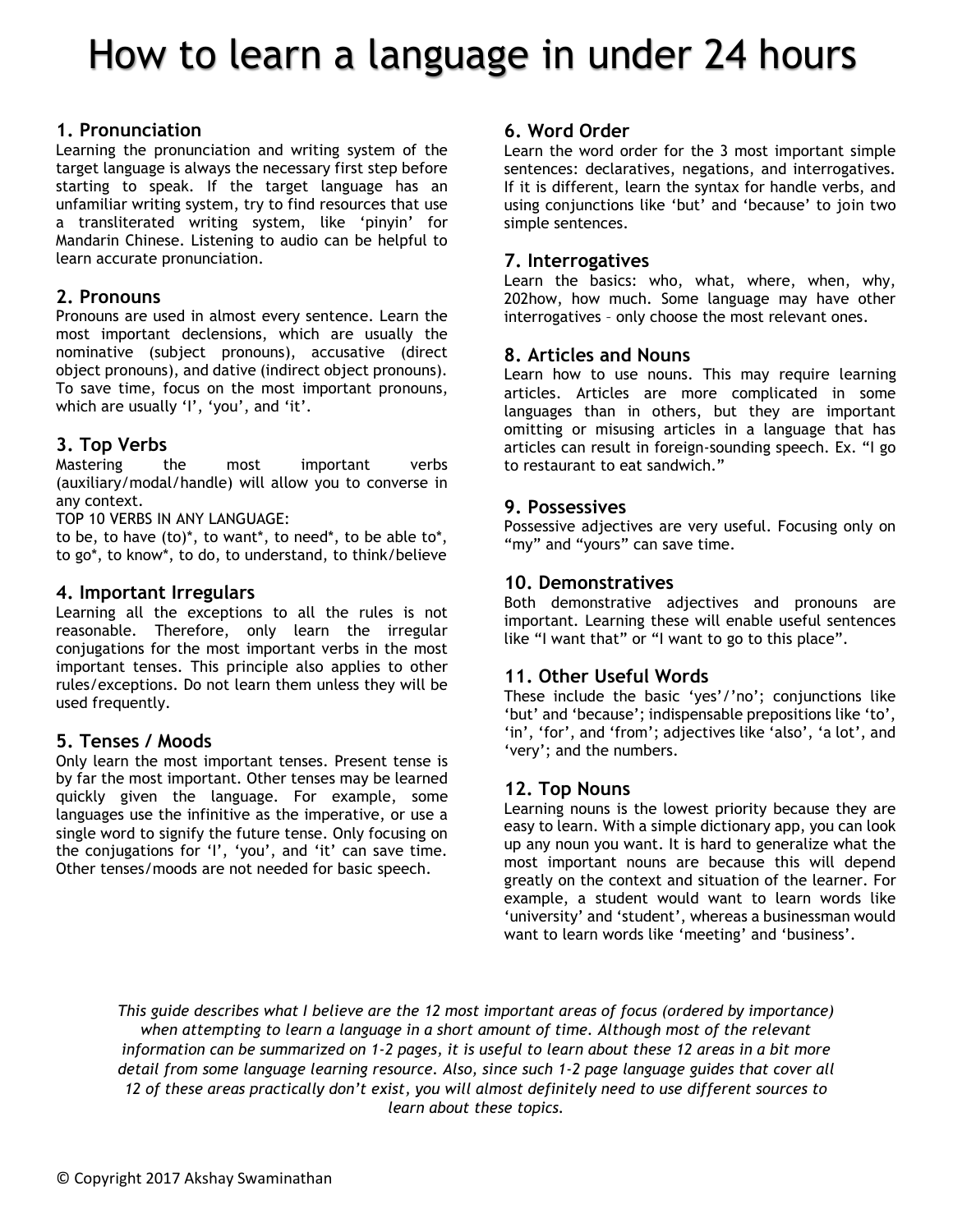# Learn Spanish in under 24 hours

**Pronunciation notes:** If last letter is a vowel, n or s, accent is on the penultimate syllable. Otherwise, accent is on final syllable, but written accents take precedence over all unwritten accents. All 'h's are silent. Z is pronounced like s. Double L is pronounced like 'y'. G and c are soft before e and i but hard otherwise. 'ia' and 'io' are two common diphthongs that are pronounced together as 1 syllable. The "qu" sound is

### **Pronouns:**

|          | English Subject                        | Subject                   | <b>Direct</b><br>Object | Indirect<br>Object |
|----------|----------------------------------------|---------------------------|-------------------------|--------------------|
|          |                                        | yo                        | me                      | me                 |
|          | you (informal)                         | tú                        | te                      | te                 |
| singular | he<br>she<br>you (formal)              | el<br>ella<br>usted       | lo<br>la                | le                 |
|          | we<br>we (feminine)                    | nosotros<br>nosotras      | nos                     | nos                |
| plural   | they<br>they(feminine)<br>you (plural) | ellos<br>ellas<br>ustedes | los<br>las              | les                |

#### **Top verbs:**

| to be            | ser*<br>estar* | to say           | decir*                  | to live  | vivir                |
|------------------|----------------|------------------|-------------------------|----------|----------------------|
| to have          | tener*         | to<br>understand | entender*<br>comprender | to give  | dar*                 |
| to want          | querer*        | to speak         | hablar                  | to see   | ver*                 |
| to need          | necesitar      | to think         | pensar*<br>creer        | to come  | venir                |
| to be<br>able to | poder*         | to do            | hacer*                  | should   | deber                |
| to<br>know       | saber*         | to like          | gustar*                 | to learn | aprender             |
| to go            | ir*            | to eat           | comer                   |          | *See table below for |
| to have<br>to    | tener<br>que   | to buy           | comprar                 |          | irregulars           |

\*"dar" is conjugated as -er in preterite. For "ver", "estar", and "dar", the "yo" form is "voy", "estoy", and "doy". For "estar", all present tense conjugations have an accent on the last syllable (except estamos). "gustar" means "to please". Insead of saying "I like it", you have to say "It pleases me".

### **Top Verb Conjugations:**

|          | English                              | to speak                 | to eat                | to live               | to be             | to have                | to want               | to be<br>able to    | to know to say      |                     | to under-<br>stand | to think               | to go               | to do<br>to make     | to come                |
|----------|--------------------------------------|--------------------------|-----------------------|-----------------------|-------------------|------------------------|-----------------------|---------------------|---------------------|---------------------|--------------------|------------------------|---------------------|----------------------|------------------------|
|          | Infinitive<br><b>Past Tense Form</b> | hablar<br>preterite      | comer<br>preterite    | vivir<br>imperfect    | ser<br>imperfect  | tener<br>imperfect     | querer<br>imperfect   | poder<br>imperfect  | saber<br>imperfect  | decir<br>preterite  | entender           | pensar<br>imperfect    | ir<br>preterite     | hacer<br>preterite   | venir<br>preterite     |
|          | yo                                   | hablo<br>hablé           | como<br>comi          | vivo<br>vivía         | soy<br>era        | tengo<br>tenia         | quiero<br>quería      | puedo<br>podía      | sé<br>sabia         | digo<br>dije        | entiendo           | pienso<br>pensaba      | <b>VOV</b><br>fui   | hago<br>hice         | vengo<br>vine          |
| singular | tú                                   | hablas<br>hablaste       | comes<br>comiste      | vives<br>vivías       | eres<br>eras      | tienes<br>tenias       | quieres<br>querias    | puedes<br>podías    | sabes<br>sabias     | dices<br>dijiste    | entiendes          | piensas<br>pensabas    | vas<br>fuiste       | haces<br>hiciste     | vienes<br>viniste      |
|          | él/ella<br>usted                     | habla<br>habló           | come<br>comió         | vive<br>vivía         | es<br>era         | tiene<br>tenia         | quiere<br>quería      | puede<br>podía      | sabe<br>sabia       | dice<br>dijo        | entiende           | piensa<br>pensaba      | va<br>fue           | hace<br>hizo         | viene<br>vino          |
| plural   | nosotros                             | hablamos<br>hablamos     | comemos<br>comimos    | vivimos<br>vivíamos   | somos<br>eramos   | tenemos<br>teníamos    | queremos<br>queriamos | podemos<br>podíamos | sabemos<br>sabiamos | decimos<br>dijimos  | enten-<br>demos    | pensamos<br>pensábamos | vamos<br>fuimos     | hacemos<br>hicimos   | venimos<br>vinimos     |
|          | ellos<br>ustedes                     | hablan<br>hablaron       | comen<br>comieron     | viven<br>vivían       | son<br>eran       | tienen<br>tenían       | quieren<br>querían    | pueden<br>podían    | saben<br>sabian     | dicen<br>dijeron    | entienden          | piensan<br>pensaban    | van<br>fueron       | hacen<br>hicieron    | vienen<br>vinieron     |
| 흩        | tú<br>usted<br>ustedes               | habla<br>hable<br>hablen | come<br>coma<br>coman | vive<br>viva<br>vivan | sé<br>sea<br>sean | ten<br>tenga<br>tengan |                       |                     |                     | di<br>diga<br>digan |                    |                        | vé<br>vaya<br>vayan | haz<br>haga<br>hagan | ven<br>venga<br>vengan |

All Spanish verbs end in -ar, -er, or -ir. "Hablar", "comer", and "vivir", are examples of regular verbs; all regular verbs follow their conjugated patterns. The other verbs given are irregular. This table also provides the most common past tense form for all verbs, except for entender (regular -er verb in both preterite and imperfect).

## **Tenses:**

- Present progressive: estar + gerund. Gerund is formed by removing the – ar/er/ir from the infinitive and adding – ando for –ar and –iendo for –er/ir verbs. Ex: "I am speaking" = "Estoy hablando"
- Future:  $ir + a + infinite$ . Ex: "I am going to do it" = "Voy a hacerlo"
- Imperative: for informal command, take the "él" form; for formal command start with "él" form, then change final "a" to "e" or final "e" to "a"; for plural command, add n to formal singular command

#### **ser vs. estar:**

Estart is used for temporary annigs the<br>location, emotions, and states of being. Spanish uses these two verbs to mean "to be". As a loose rule of thumb, "ser" is used for permanent things like name, place of origin, job, and personal traits; "estar" is used for temporary things like

#### **Interrogatives:**

| who   | quién  | which                | cuál    |
|-------|--------|----------------------|---------|
| what  | qué    | why                  | por qué |
| when  | cuándo | how                  | cómo    |
| where | dónde  | how much<br>how many | cuánto  |

When not used as interrogatives, add a "lo" in front of qué and cuál and remove the accent. Ex: ¿Qué quieres?  $\rightarrow$  No sé lo que quieres (What do you want?  $\rightarrow$  I don't know what you want).

#### **Word order:**

- Declarative: Subject + Verb + Object.
- Negations: "no" goes before the verb
- Interrogatives: Same as declarative, but with change in inflection (usually rising tone).

NOTE: Subject pronouns are usually omitted, especially "it". Ex. "Yo no lo quiero"  $\rightarrow$  "No lo quiero"

## **Possessive Adjectives:**

Add 's' at the end for plural form.

| my      | mi | our   | nuestro |
|---------|----|-------|---------|
| your    | tu | their | su      |
| his/her | su |       |         |

#### **Demonstratives:**

Given as [masculine/feminine].

| this | este/esta that ese/esa              |  |
|------|-------------------------------------|--|
|      | these $estos/estas$ those $ess/ess$ |  |

#### **Articles:**

Given as [masculine/feminine].

| Definite |         | Indefinite |           |  |
|----------|---------|------------|-----------|--|
| the      | el/la   | а          | un/una    |  |
| the (pl) | los/las | some       | unos/unas |  |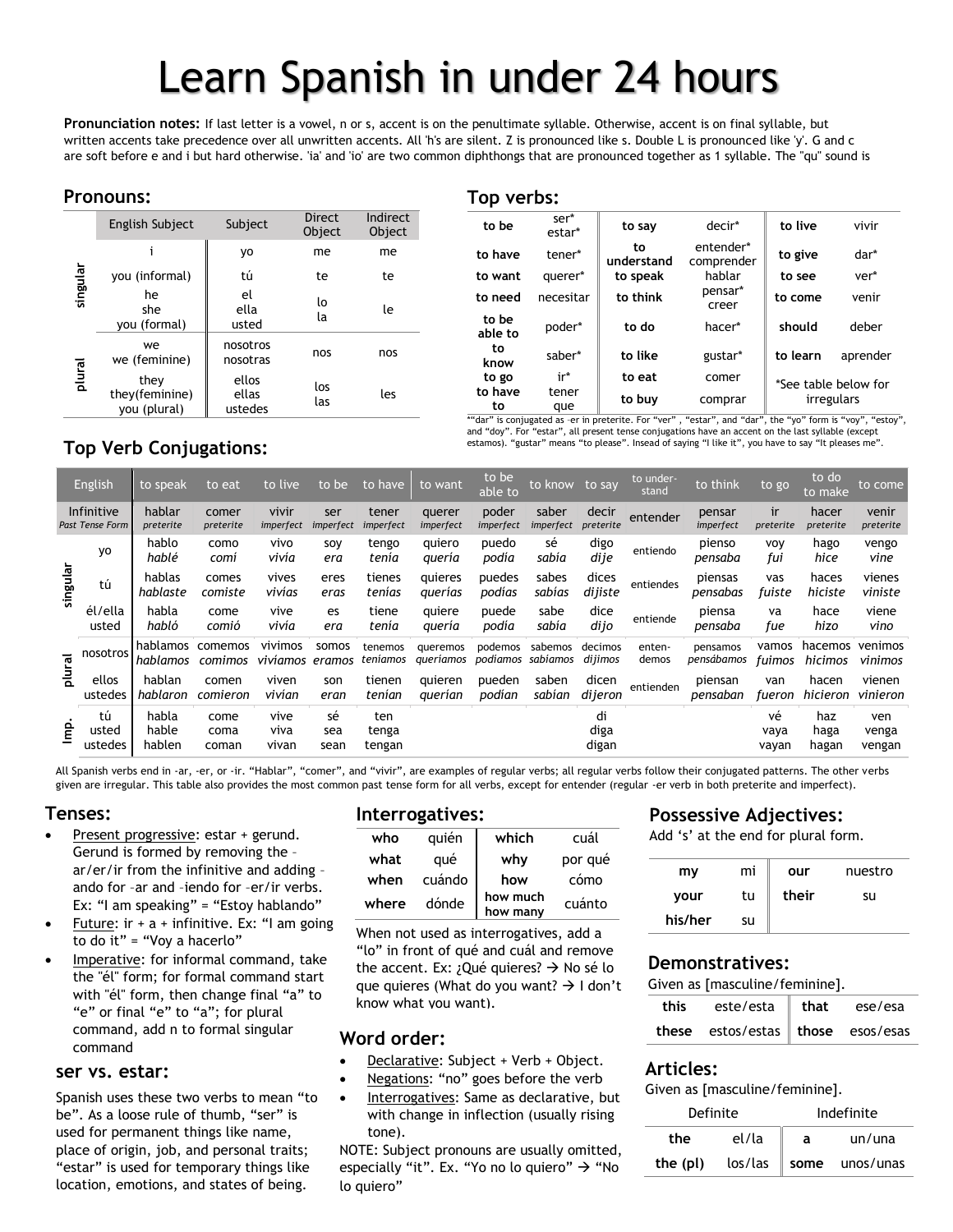## **Some important words:**

| a lot       | mucho          | but              | pero                     | like           | como                 | still                          | todavía                         |
|-------------|----------------|------------------|--------------------------|----------------|----------------------|--------------------------------|---------------------------------|
| after       | después        | bye              | adios                    | money          | dinero               | thank you                      | gracias                         |
| all         | todo           | English          | ingles (m.)              | more/less      | más/menos            | that<br>(relative<br>pronoun)  | que                             |
| already/yet | ya             | everyone         | todo el<br>mundo         | near           | cerca                | there<br>is/are                | hay                             |
| also        | también        | far              | lejos                    | no             | no                   | thing                          | cosa                            |
| although    | aunque         | father<br>mother | padre (m)<br>madre $(f)$ | now            | ahora                | time                           | tiempo* (m)<br>vez(f)           |
| and         | y              | food             | comida                   | only           | sólo                 | to                             | a                               |
| as          | como           | for              | para/por*                | or             | $\mathsf{o}\xspace$  | today<br>tomorrow<br>yesterday | hoy<br>mañana<br>ayer           |
| bad/badly   | malo/mal       | friend           | amigo                    | person/people  | persona/gente<br>(f) | too<br>(much)                  | demasiado                       |
| bathroom    | baño (m.)      | from             | de                       | since (time)   | desde                | US                             | <b>Estados</b><br><b>Unidos</b> |
| because     | porque         | good/well        | bueno/bien               | so (therefore) | entonces             | very                           | muy                             |
| before      | antes          | hello            | hola                     | so (much)      | tan/tanto*           | water                          | agua                            |
| best        | mejor          | here/there       | aqui/ahi                 | sorry          | lo siento,<br>perdón | yes                            | sí                              |
| big/small   | grande/pequeño | however          | sin embargo              | Spanish        | español              |                                |                                 |

Numbers: uno (1), dos (2), tres (3), cuatro (4), cinco (5), seis (6), siete (7), ocho (8), nueve (9), diez (10), once (11), doce (12), trece (13), catorce (14), quince (15), dieciséis (16), diecisiete (17), dieciocho (18), diecinueve (19), veinte (20), veintiuno (21), treinta (30), treinta y dos (32), cuarenta (40), cuarenta y cinco (45), cincuenta (50), sesenta (60), setenta (70), ochenta (80), noventa (90), cien (100), ciento sesenta y siete (167). Articles and adjectives must agree with the number and gender of the noun that they are used with. In general, masculine nouns end in "o" and feminine nouns end in "a". In general, adjectives go after nouns, except for numbers, possessive adjectives, and words like "many". "tan" is used before adjectives, like "tan grande" (so big). "tanto" is "so much, like "me gusta tanto" is "I like it so much". When in doubt about "por" and "para", default to "para". "para" also means "in order to". "mucho tiempo" is "a lot of time", "una vez" is "one time". To make a noun plural, add "s" if it ends in a vowel and "es" if it ends in a consonant.

**Notes**